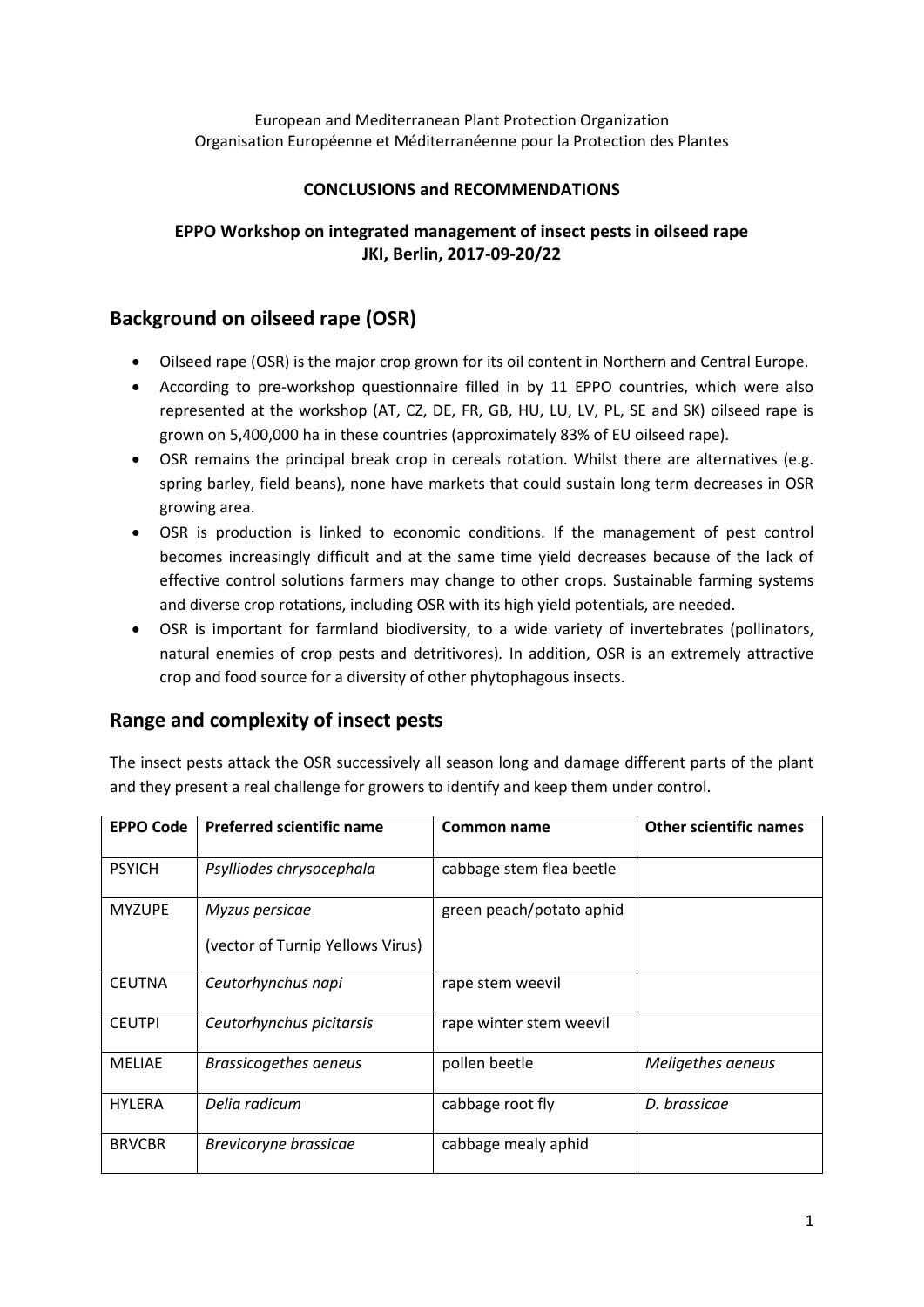| <b>EPPO Code</b> | <b>Preferred scientific name</b> | Common name         | <b>Other scientific names</b> |
|------------------|----------------------------------|---------------------|-------------------------------|
| <b>CEUTAS</b>    | Ceutorhynchus obstrictus         | cabbage seed weevil | $C.$ assimilis $1$            |
| <b>DASYBR</b>    | Dasineura brassicae              | brassica pod midge  |                               |
| <b>ATALCO</b>    | Athalia rosae                    | turnip sawfly       |                               |
| <b>CEUTQU</b>    | Ceutorhynchus pallidactylus      | cabbage stem weevil | C. quadridens                 |
| <b>PHYESP</b>    | Phyllotreta spp.                 | Flea beetles        |                               |
| <b>PLUTMA</b>    | Plutella xylostella              | diamondback moth    |                               |
| <b>CEUTSL</b>    | Ceutorhynchus sulcicollis        |                     |                               |
| <b>BARICO</b>    | Baris coerulescens               |                     |                               |
| <b>EPISHI</b>    | Tropinota hirta                  | blossom feeder      | Epicometis hirta              |

# **Integrated Pest Management (IPM) of insect pests of OSR**

Integrated Pest Management (IPM) is an effective and environmentally sensitive approach to pest management that relies on a combination of practices (including the judicious use of chemical plant protection products). For some OSR pests IPM tools are commercially available; many tools are still in the research pipeline.

## **Chemical control**

**.** 

- The management of insect pests still relies primarily on chemical plant protection products.
- Lack of a diversity of Mode of Actions for foliar insecticides, i.e. treatments often relying only on pyrethroids, thus leading to increasing resistance issues.
- Among the different insect species, selection pressure for developing insecticide resistance is high, as control actions are needed at different times during the growth of oilseed rape in most cases resulting in several applications. Therefore, when these pests are present in the crop, even at low level populations, they are often exposed to and affected by more than one insecticide application targeted to other species.
- In recent years, in several EPPO countries, resistance to different insecticides has been building up in particular against pollen beetle (MELIAE), cabbage seed weevil (CEUTAS), green peach aphid (MYZUPE) and cabbage stem flea beetle (PSYICH).
- The resistance pressures have become further complicated by the limitations on available modes of action for foliar and seed treatments, with evidence of increased foliar sprays (pyrethroids in particular) due to a lack of seed treatment options after the ban of neeonicotinoids.

<sup>1</sup> Taxonomic confusion took place for many years between *C. assimilis* and *C. pleurostigma*. It is currently considered that the turnip gall weevil is *C. assimilis* (formerly known as *C. pleurostigma*) and that the cabbage seed weevil is *C. obstrictus* (formerly known as *C. assimilis*).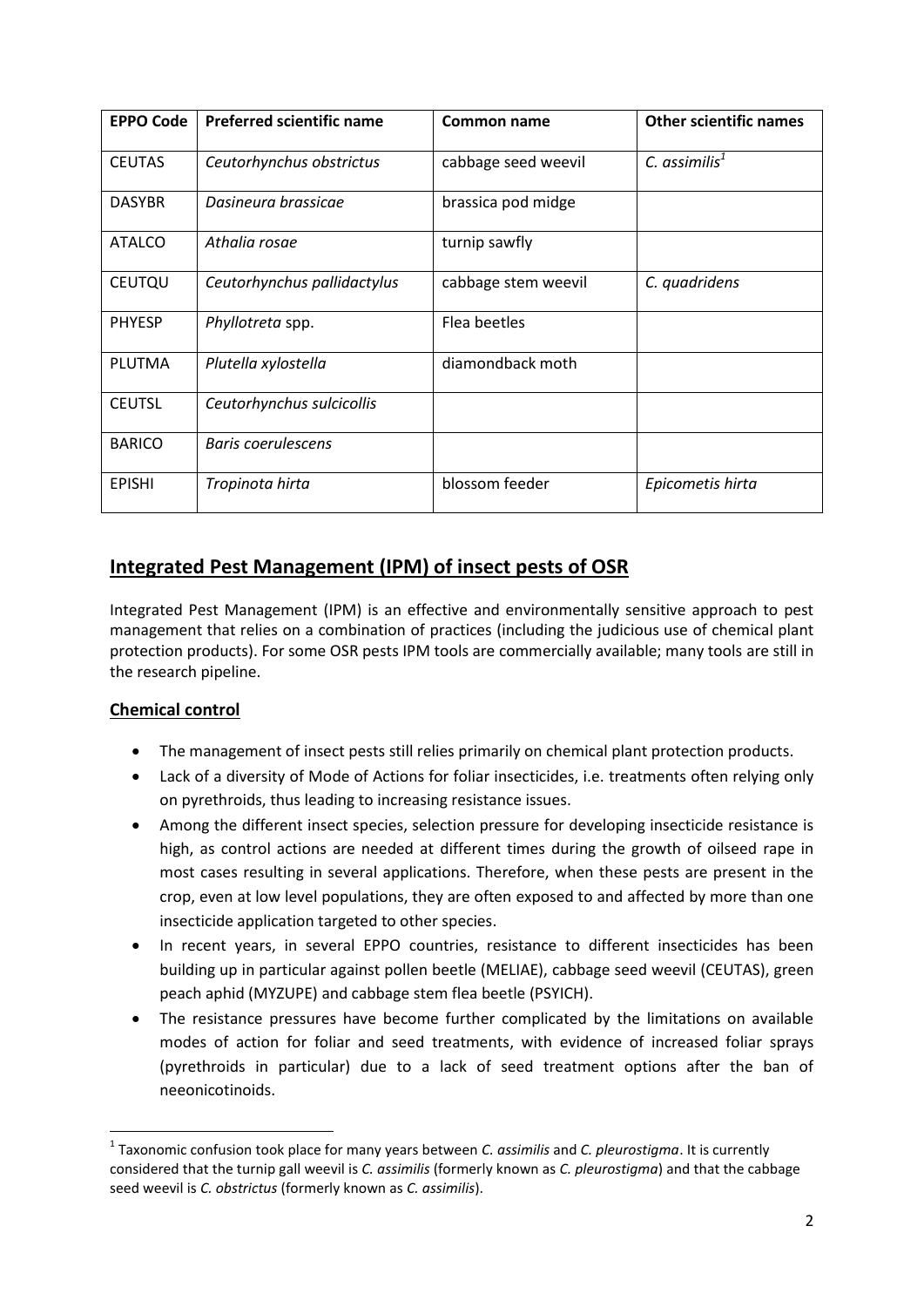**The products we have need to be used appropriately, including the implementation of resistance management strategies, new application techniques (e.g. dropleg technique to avoid pollinator exposure), following appropriate thresholds, and avoiding wherever possible side effects on beneficials and pollinators.**

### Seed treatment (after ban of neonicotinoids)

- OSR is grown from seed and seed treatments may be an effective tool against pests which have a negative impact on crop establishment because the active substance is systemic within the germinating seed. In some countries, after the ban of products for seed treatment, soil treatments with granules (often with lower efficacy) are used. The lack of seed treatments leads to increased pressure to use foliar treatments, which may not be as effective.
- Lack of seed treatments, and less effective alternatives, has negative impacts not only on direct crop establishment and possibly crop losses, but patchy crops may also encourage weed growth and can have impacts on herbicide programmes and weed control.
- A high percentage of crops are affected by turnip yellows virus (TuYV), transmitted by *M. persicae* (the aphid vector is no longer under control due to lack of seed treatment). These aphids due to resistance cannot be controlled by the active substances authorized for foliar use in OSR in most countries.
- Loss of control of turnip sawfly (ATALCO) and diamondback moth (PLUTMA) and cabbage stem flea beetle (PSYICH) damage at early crop stages resulted in yield loss and an increasing number of pyrethroid applications.
- If no seed treatments are available, farmers will continue to decrease OSR cropping area in high risk areas (in some countries farmers have abandoned OSR growing, and often replace it with cereals or maize, which has a negative impact for biodiversity).
- Until now no authorization for any active substance to control pest damage by HYLERA (except very recent authorization of a diamide active substance for seed treatment in Poland).

## **Accurate prognosis and monitoring tools**

**Monitoring** is necessary to establish pest density and assess risk (e.g. assess % feeding damage; number of larvae per plant, count beetles in water traps).

Monitoring:

- Provides information on when the control threshold for a pest has been reached
- Helps to assess efficacy of control measures
- Can help develop methods based on understanding of crop location behaviour, phenology, immigration behaviours and spatio-temporal distributions
- Is adopted, but time consuming for farmers
- Acceptance by farmers could be improved via development of new technologies to provide accuracy and save time via semi-automation e.g. real-timing monitoring of insect pests (camera traps being developed, LIDAR (Light Detection and Ranging 'laser' sensor technology being tested to detect OSR pests and beneficials)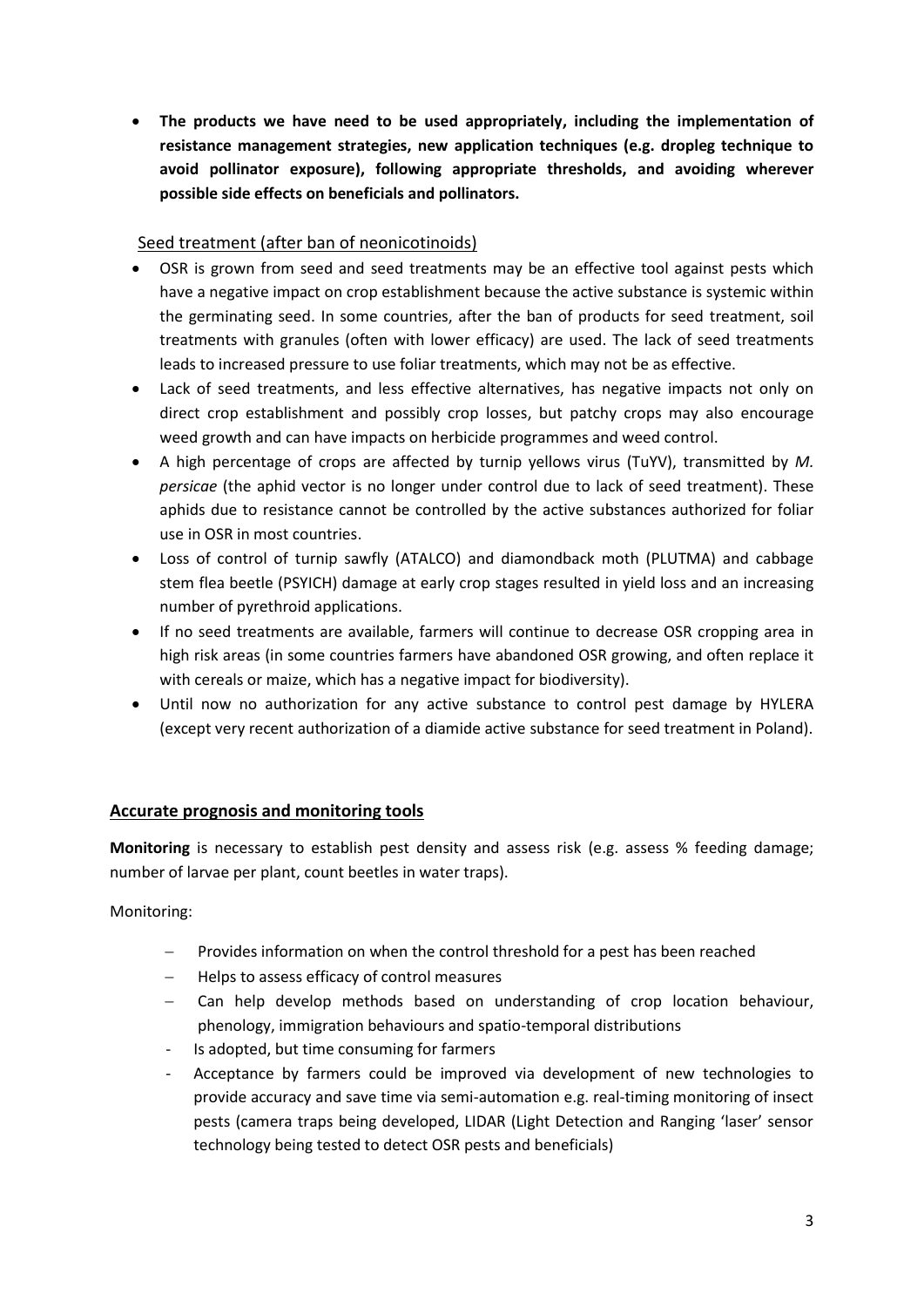- Should be linked to **digitalization of agriculture: new opportunities of digital field management** e.g. *Bayer Digital Farming* including smartphone applications; **On-line risk assessment tools**.

**Thresholds** refer to the number of pests or level of pest damage above which control measures are required.

Thresholds:

- Are hugely diverse, some are historic with limited underlying data, or non-existent data. A more coordinated (harmonized) approach is needed to defining them.
- Need to be reviewed, updated and new ones developed where necessary so that farmers have confidence in them. Should not be based on 'economic' price of insecticide treatment programmes; a lesson should be learnt from the overuse of pyrethroids (and their relatively low price leading to widespread use and ignoring thresholds).
- Should be based on plant physiology and impacts of damage, understanding how OSR may compensate for the damage.
- Adapt thresholds to a strictly need basis; might support reduction in application frequency.
- Threshold setting will be assisted by new tools under development which support correct use of thresholds and timing of applications.

### **Non-chemical control methods**

#### **Cultural methods**

- In general, good plant protection practice for OSR starts with avoidance of build-up of pest populations. Adequate **crop rotation** should be practised. It is generally not advisable to plant both winter and spring rape in the same areas, as this increases the risk of high levels of pests in the spring crop. Also, OSR is often grown as a break crop in intensive cereal-growing areas. It is important not to include OSR too often in the rotation, as pests may build up to a level where the crop can no longer be grown economically. It should be noted that most oilseed pests are also pests of other brassicas, so there is a risk of movement between crops.
- **Healthy (good quality) seeds** should be used.
- A **suitable cultivar should be chosen**; **use of resistant cultivars**. These are not available for insect pests, however resistant cultivars are available for diseases: (stem canker, light leaf spot), commercially available resistant cultivars to TuYV (resistance to virus, not to the aphid vector).
- **All agronomic techniques should be used to succeed in good establishment and continuous growth of the crop,** e.g. good preparation of the seedbed for rapid crop establishment, appropriate sowing date, favour the root system growth, avoid pre-emergence herbicides.

**Current and future research on non-chemical methods:** Lot of valuable research is conducted on non-chemical methods, but limited implementation occurs in farming practices; growers need clear messages and knowledge transfer should be improved.

**Habitat diversification:** intercropping (crop associations/companion crops: e.g. undersowing OSR with legume mixtures can reduce cabbage stem flea beetle (PSYICH) infestation), cover crops, mixed cropping, **trap cropping** can limit pest damage to OSR.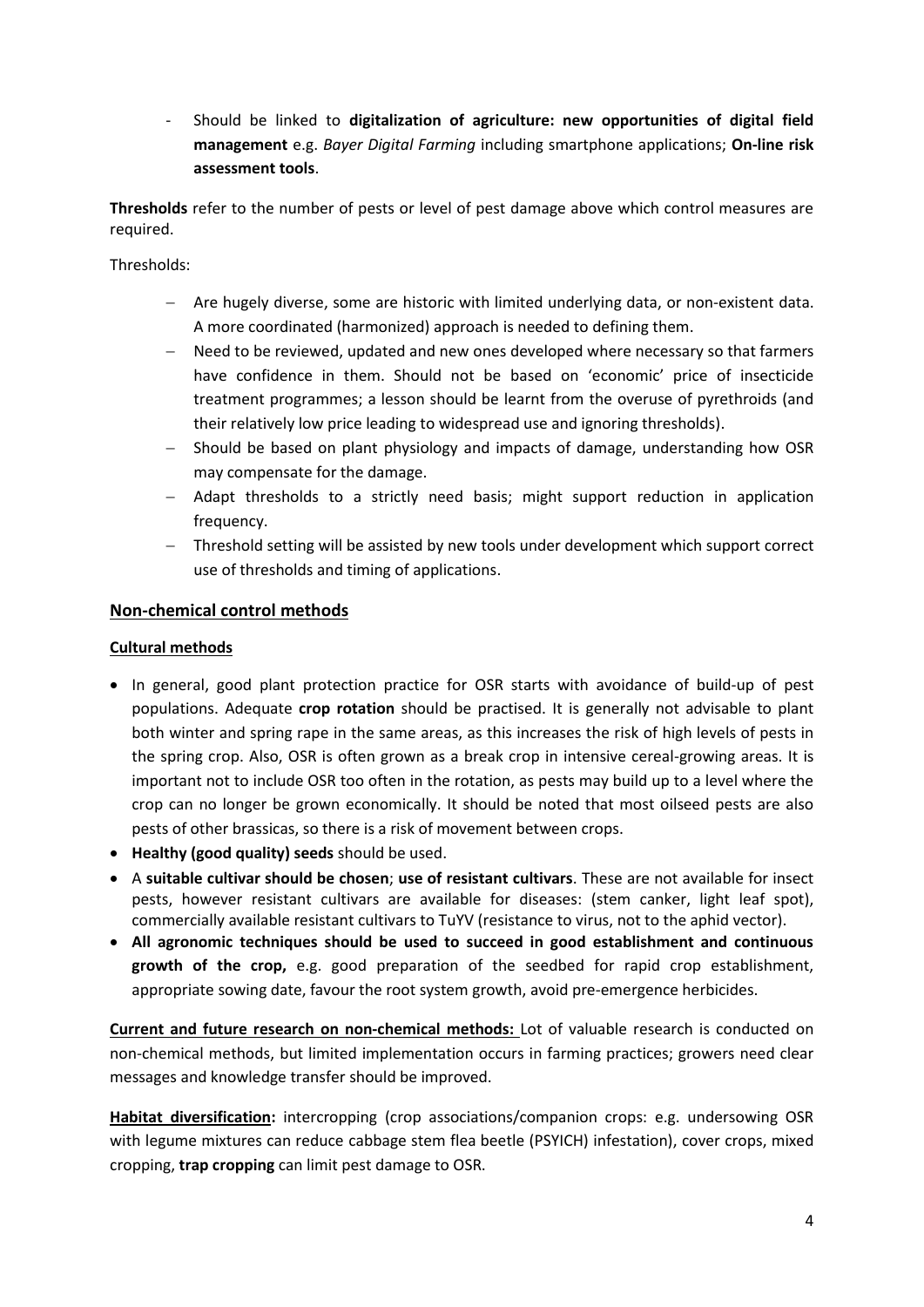- Trap crops (turnip rape *Brassica rapa* is more attractive than OSR to pollen beetle, seed weevil and cabbage stem flea beetle) were effective in some experiments but not in others; however, the extra harvest required for trap crops raises costs.
- The trap cultivar has to attract and retain the pollen beetle until the main OSR cultivar reaches flowering stage. Therefore the flowering stage and pollen production must last as long as possible in the trap cultivar or different trap cultivars have to be mixed to maintain attractiveness as long as possible.
- Undersown crops (e.g. legumes) may also be a useful technique. A common problem with some potential candidates is, that sometimes they outcompete the crop and then become difficult to control because of limited selective herbicide options. (Hybrid varieties with faster emergence may alleviate this to some extent).

### **Breeding for insect resistance in OSR -** Research in progress:

- Resynthesized lines can be a potential source of resistance to pest insects (e.g. partial resistance to *C. pallidactylus*). Resynthesized rapeseed lines e.g. a cross between the parental species *B. oleracea* and *B. rapa* can be used to broaden the genetic diversity and to develop a genetically diverse gene pool for rapeseed hybrid breeding.
- Hybridization with resistant species (e.g. *Sinapis alba* resistant to attack by *Ceutorhynchus obstrictus (B. napus x S. alba*  $\rightarrow$  novel resistant lines).
- In Canada hairy canola is being developed (using GM techniques).

**Semiochemicals** e.g. pheromone repellents (several possibilities but nothing commercialized yet).

### **Conservation of endemic predators and parasitoids**

- 12 key parasitoids are sufficiently widespread and abundant across Europe to be of potential economic importance for biocontrol of pests.
- Percentage parasitism of pest larvae varies between countries and years; levels frequently exceed 30%, indicating their impact on populations of new-generation adults.
- Mean parasitism of *B. aeneus* and *C. assimilis* was increased by an IPM system, compared to a 'standard management system'.
- Strategies for conservation and enhancement of parasitoid efficacy need to be improved in further studies.

### **Bioinsecticides**

- Entomopathogenic fungi and nematodes are under research.
- Bioinsecticides potential as an IPM element is increasing, challenge for future include use of these in the open field and showing positive effects on yield and developing more virulent strains.
- For the entomopathogenic nematodes *Steinernema feltiae*, research indicates potential for a longer-term control as it needs time to establish significant levels of parasitism across more than one season.
- $-$  An advantage is that bioinsecticides are easy to apply through conventional application machinery, but current lack of selective strains needs consideration.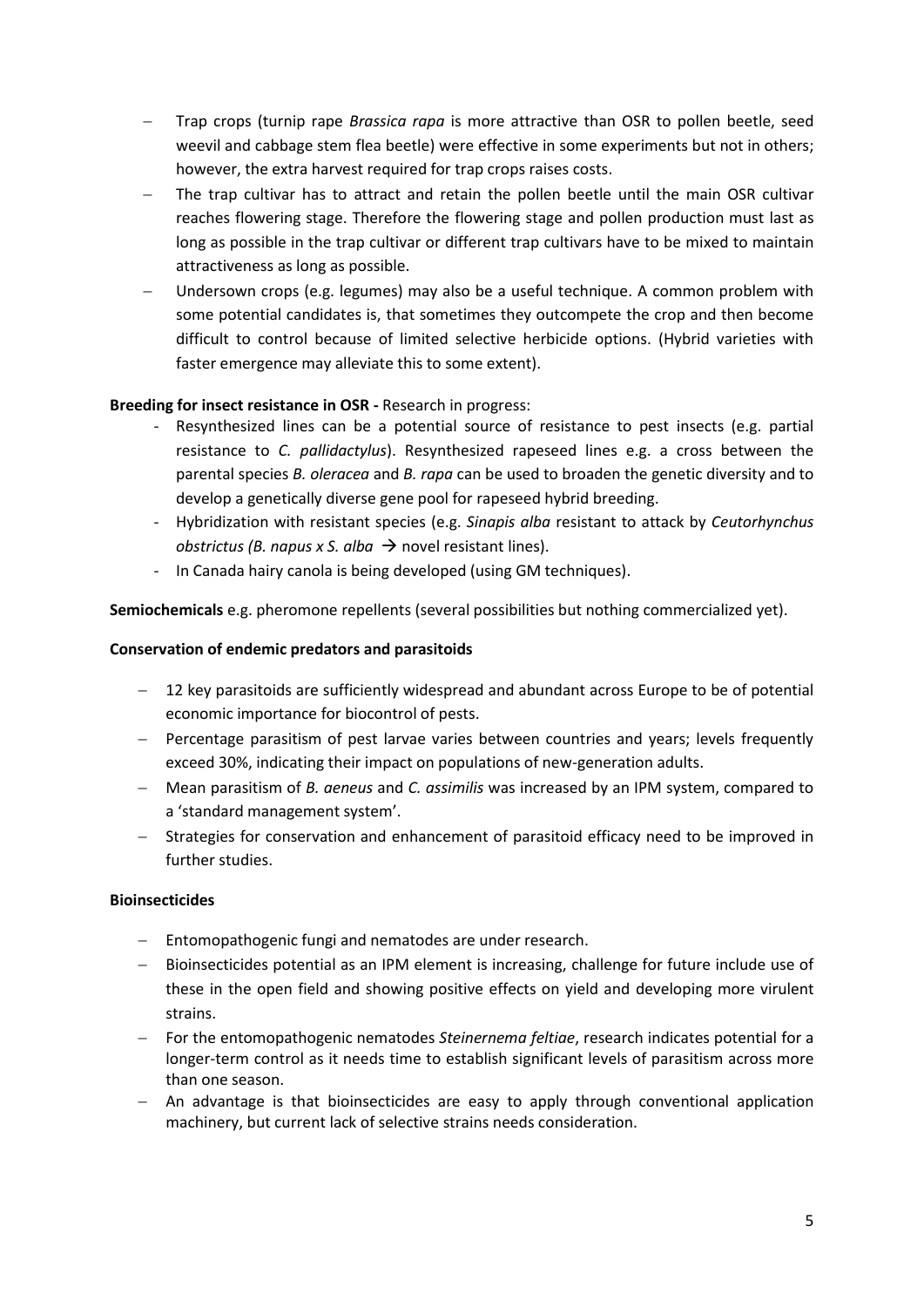#### **Botanical insecticides**

Many are broad spectrum and therefore may have similar adverse impacts on natural beneficials. In addition, as with any other chemicals, they may be at risk of resistance development.

**Genetic research**: RNAi-mediated gene silencing, ongoing research of novel technologies at the University of Manitoba, (will affect digestive system of flea beetle). Sprayable RNAi is under investigation as an insecticide, however off-target effects and environmental safety needs to be determined.

#### **Recommendations (key messages):**

Before entire Mode of Actions (MoAs) are banned it is necessary to carefully consider what the impact will be to farming and the environment of the effects of ban. Less diversity results in higher selection pressure on remaining MoAs and facilitates resistance development.

A diversity of effective and proven methods is needed for IPM including a diversity of chemical MoAs as well as non-chemical control options. Research on non-chemical options needs intensification but in most cases chemical options will be needed from time to time to avoid economically important crop failures.

Further development of ecological approaches to IPM of oilseed rape pests will ensure insecticides are used only when necessary; preventing or delaying insecticide resistance and thus prolonging their active life, safeguarding the environment, maximizing profitability and contributing towards sustainable intensification of the crop.

Monitoring and forecasting and threshold values need research to avoid any unnecessary actions. Advice for farmers needs to be intensified to implement resistance management strategies and to reduce reliance purely on chemical solutions.

To make farmers more interested in IPM solutions, they need confidence in efficacy of available tools and planning of control programmes. Technology may reduce reluctance to use new solutions by developing monitoring methods that can be semi-automated (and eventually may link directly to application machinery).

Possible breeding solutions to enhance/develop resistance may provide options within IPM programmes. However, the current reluctance within the EU to consider GM may limit commercial development.

New technology also offers prospects of more targeted spraying and significant reductions in the proportion of an area treated; for example automatic recognition and differentiation between pest and beneficial insect species could lead to 'spot' spraying. However, regulators will also need to consider revising risk assessments and encompassing new technology in the way Good Agricultural Practice (GAP) are expressed and assessed.

Better cooperation in Europe needed (exchange of information, knowledge), e.g. **pest monitoring network** (real time information for farmers, overcome language barriers). A large scale (e.g. European) solution is necessary for research activities needed in near future to address the needs.